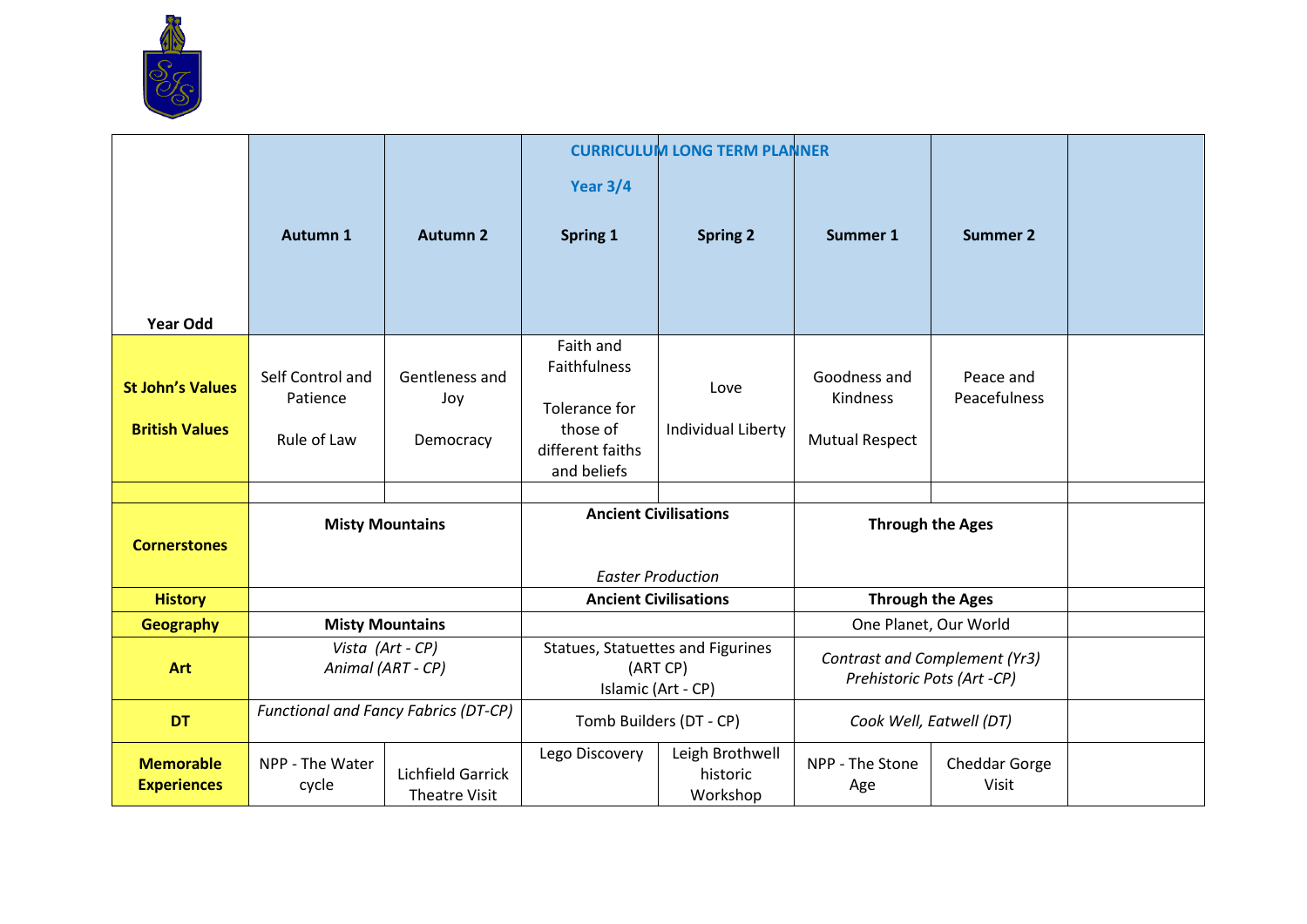|                                                           | Sarehole Mill<br>Visit                                                                                                                                                | Yr 3 -Edgmond<br>Hall                                                                                                              | Visit to church -<br>community<br>support                                                                                                                                                                                      | NPP - Ancient<br>Egypt                                                                                        |                                                                                                                               |                                                                                                                                     |  |
|-----------------------------------------------------------|-----------------------------------------------------------------------------------------------------------------------------------------------------------------------|------------------------------------------------------------------------------------------------------------------------------------|--------------------------------------------------------------------------------------------------------------------------------------------------------------------------------------------------------------------------------|---------------------------------------------------------------------------------------------------------------|-------------------------------------------------------------------------------------------------------------------------------|-------------------------------------------------------------------------------------------------------------------------------------|--|
| <b>English</b><br><b>Speaking and</b><br><b>Listening</b> | A kid in my class<br>- Rachel Rooney<br>$(2)$ (Poetry) 3<br>weeks<br>I Don't Believe<br>it Archie (2) 128<br>pages<br>A river by Mark<br><b>Martin (2) 40</b><br>page | Flotsam (3<br>weeks?)<br>Why Water's<br>Worth It<br>(rhyming text)<br><b>Prepare</b><br>persuasive<br>speech<br><b>Coming Home</b> | The Egyptian<br><b>Cinderella</b><br><b>Traditional tale</b><br><b>Debate</b><br>www.ks2history.<br>com/egyptian-<br>cinderella<br><b>The Storm</b><br>Kevin Crossley<br>Holland<br>The story of<br><b>Tutenkhamun</b><br>(NF) | The Iron Man<br><b>Drama to</b><br>recreate scene                                                             | The king who<br>banned the dark<br><b>CLPE</b>                                                                                | I Am Not a Label<br>- Cerrie Burnell<br>(2)<br><b>Biography</b> and<br>Autobiography<br>Poetry Pie (2)<br>Ugh / Stone Age<br>Boy(2) |  |
| <b>Science</b>                                            | TT: Animals including humans<br>(Y4)<br>Elsie Widdowson (nutritionist)<br>https://www.bbc.co.uk/teach/class-<br>clips-video/science-ks2-discovering-                  |                                                                                                                                    | <b>British Science</b><br>Week 11th -20th<br>Electricity<br>(Y4)                                                                                                                                                               | Forces and<br>Magnets<br>(Y3)<br><b>Twinkl: Christian</b><br><b>Orsted, Andre</b><br>Marie Ampere,<br>William | Living things and Habitats<br>(Y4)<br><b>Twinkl: Scientists and Inventors</b><br>Carl Linnaeus (classifying living<br>things) |                                                                                                                                     |  |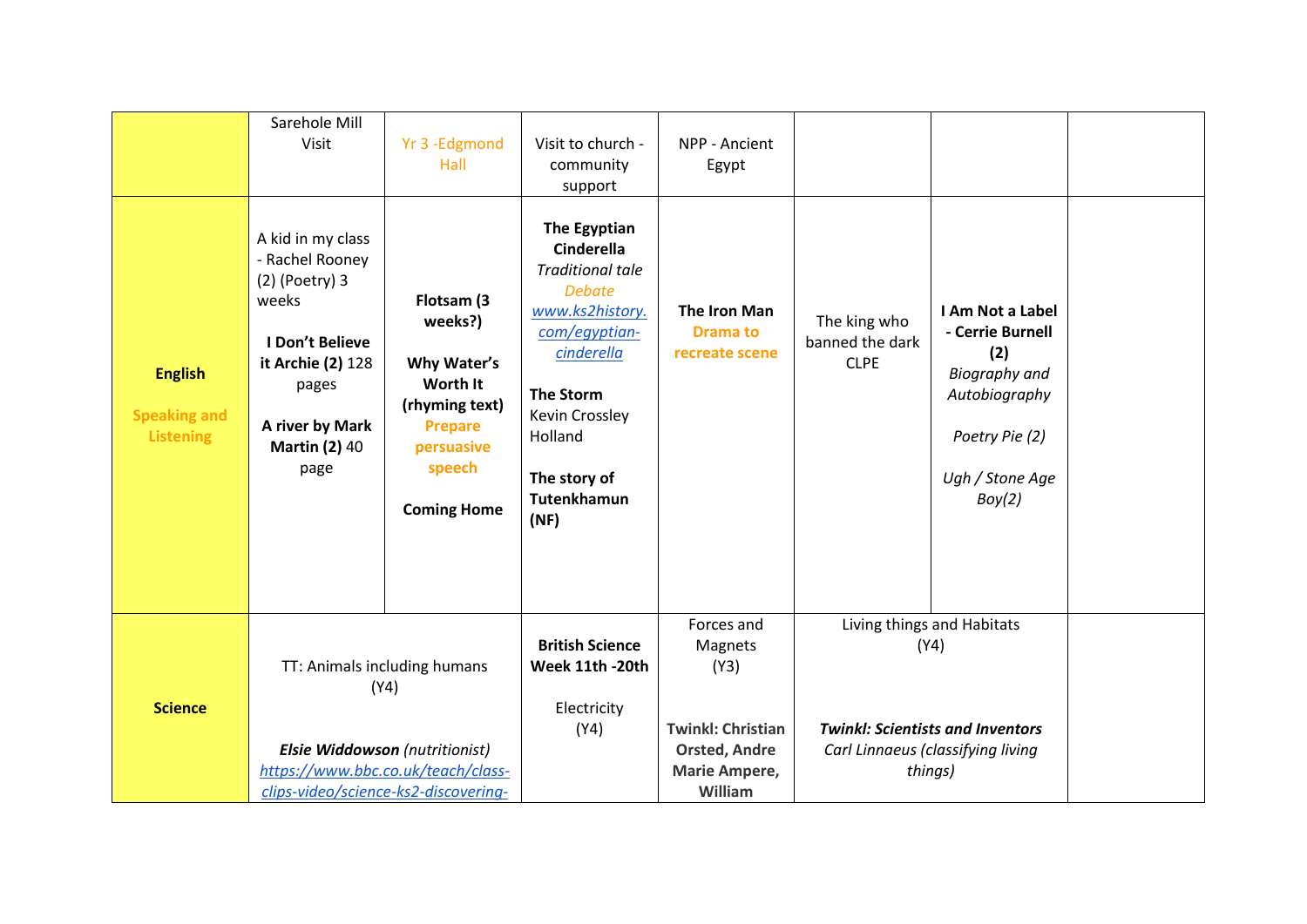|              | the-work-of-elsie-                                         |                                    | Twinkl:               | Sturgeon,           | Cornerstones:                 |                                |  |
|--------------|------------------------------------------------------------|------------------------------------|-----------------------|---------------------|-------------------------------|--------------------------------|--|
|              | widdowson/zvr7nrd                                          |                                    | <b>Scientists and</b> | <b>Joseph Henry</b> | How does pollination affect   |                                |  |
|              |                                                            |                                    | <b>Inventors</b>      | created             | habitats?                     |                                |  |
|              | Rationing clip                                             |                                    | Garret Morgan         | electromagnets.     | How did the vikings dye their |                                |  |
|              | https://www.bbc.co.uk/teach/class-                         |                                    |                       |                     | clothes?                      |                                |  |
|              | clips-video/history-ks2-rationing-in-                      |                                    | Cornerstones:         | Cornerstones:       |                               |                                |  |
|              | the-uk/zbgby9q                                             |                                    | How fast does         | Can you block       |                               |                                |  |
|              |                                                            |                                    | water flow?           | magnetism?          |                               |                                |  |
|              | Cornerstones:                                              |                                    | Where does            | How mighty are      |                               |                                |  |
|              |                                                            | How does toothpaste protect teeth? | water go?             | magnets?            |                               |                                |  |
|              |                                                            |                                    | What conducts         | How do magnets      |                               |                                |  |
|              |                                                            |                                    | electricity?          | attract/repel?      |                               |                                |  |
|              |                                                            |                                    | Can you make a        | What does           |                               |                                |  |
|              |                                                            |                                    | circuit from play-    | friction do?        |                               |                                |  |
|              |                                                            |                                    | dough?                |                     |                               |                                |  |
|              |                                                            |                                    | How do plugs          |                     |                               |                                |  |
|              |                                                            |                                    | work?                 |                     |                               |                                |  |
|              |                                                            |                                    |                       |                     |                               |                                |  |
|              | <b>Invasion Games:</b><br><b>Skills</b>                    |                                    | Gymnastics            | Dance               | Striking and                  | Athletics                      |  |
|              |                                                            | <b>Invasion Games:</b>             |                       |                     | Fielding:                     |                                |  |
| <b>PE</b>    |                                                            | Netball                            |                       |                     | Tennis                        |                                |  |
|              |                                                            |                                    | Y4 Swimming           | Y4 Swimming         |                               |                                |  |
|              |                                                            |                                    |                       |                     | Y3 Swimming                   | Y3 Swimming                    |  |
|              | Year 3                                                     |                                    |                       | Year 3              | Year 3                        | Year 3                         |  |
|              | Let Your Spirit                                            |                                    | Year 3                | Performing and      | Dragon Song.<br>Composing,    | <b>Bringing Us</b><br>Together |  |
| <b>Music</b> | Fly<br>(Singing and<br>performing.)<br>Year 4<br>Mamma Mia | Year 3                             | Three Little Birds    | singing.            | improvisation                 | Recap.                         |  |
|              |                                                            | Glockenspiel 1                     | Singing and           | Easter play         | and                           |                                |  |
|              |                                                            | (performance)                      | performance.          | Year 4              | performance.                  | Year 4                         |  |
|              |                                                            | Year 4<br>Glockenspiel 2           | Year 4                | Easter play         |                               | Ode To Joy                     |  |
|              |                                                            |                                    | Stop!                 | Performing and      | Year 4                        | Keyboard                       |  |
|              | (Singing and                                               |                                    |                       | singing.            | Keyboard                      | Lessons                        |  |
|              | performing.)                                               |                                    |                       |                     | Lessons 1                     | Music theory,                  |  |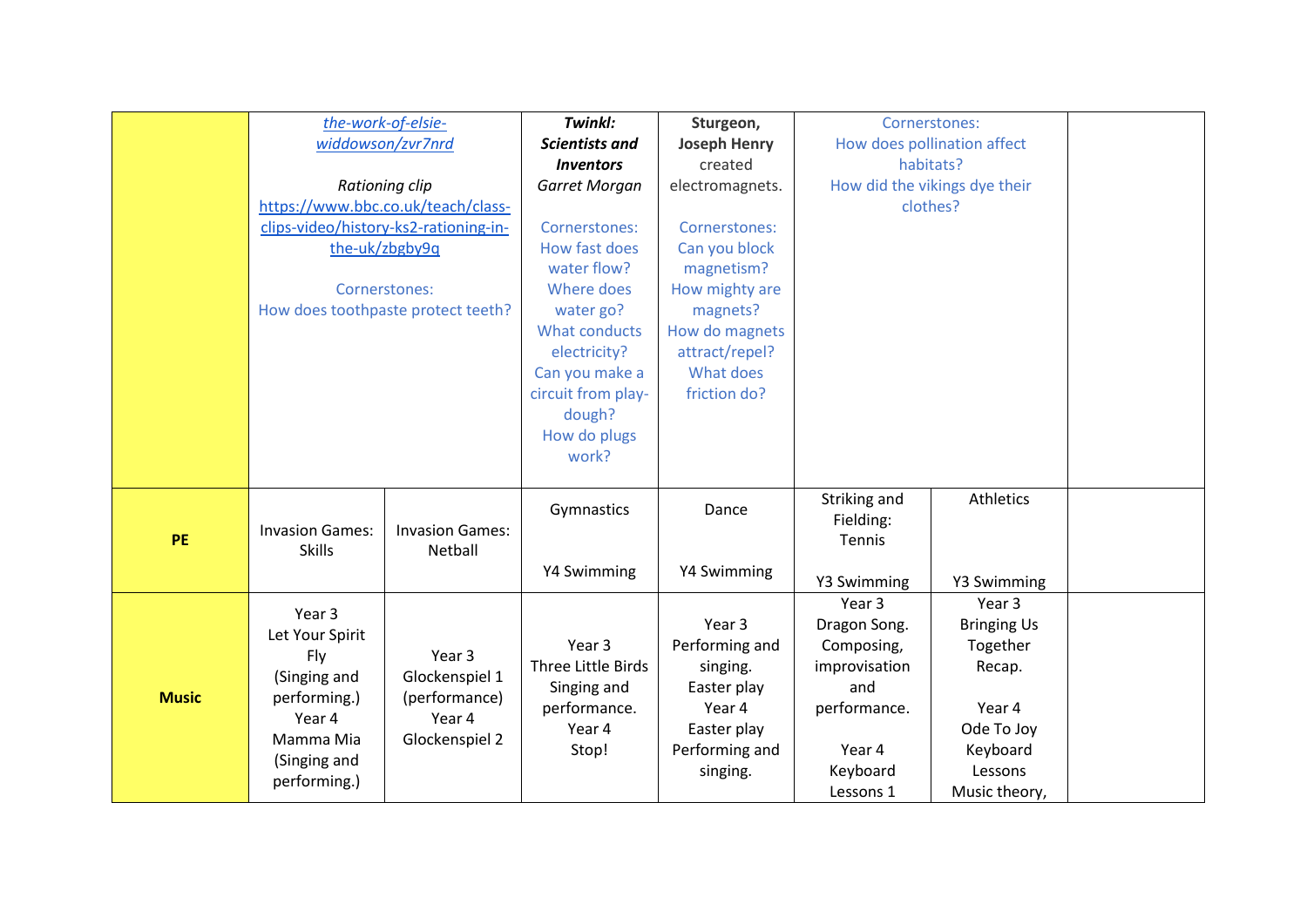|                                                     |                                                      |                                                                                                                          |                                                                                                                                                                     |                                                                                                           | (Music theory<br>and<br>performance)                                                                   | composing and<br>improvisation.                             |  |
|-----------------------------------------------------|------------------------------------------------------|--------------------------------------------------------------------------------------------------------------------------|---------------------------------------------------------------------------------------------------------------------------------------------------------------------|-----------------------------------------------------------------------------------------------------------|--------------------------------------------------------------------------------------------------------|-------------------------------------------------------------|--|
| <b>MfL</b>                                          | Year 3 Getting to<br><b>Know You</b>                 | Year 3 All About<br>Me                                                                                                   | European Day of<br>Languages<br>Year 3 Food<br><b>Glorious Food</b>                                                                                                 | Year 4<br>All Around Town                                                                                 | Year 4<br>On the Move                                                                                  | Year 4<br><b>Going Shopping</b>                             |  |
| <b>RE</b>                                           | WAS - What is it<br>like to be Hindu?                | WAS - What is it<br>like to be Hindu?                                                                                    | <b>UC</b> - Unit 2a.4<br>Gospel<br>What kind of<br>world did Jesus<br>want?<br>How does church<br>serve the<br>community?                                           | <b>UC</b> - Unit 2a.5<br>Salvation<br>Why do<br>Christians call<br>the day Jesus<br>died, Good<br>Friday? | <b>UC</b> - Unit 2a.6<br>Kingdom of God<br>When Jesus left,<br>what was the<br>impact of<br>Pentecost? | WAS - What can<br>we learn from<br>visiting holy<br>places? |  |
| <b>PSHE</b> (Including<br><b>RSE)</b><br>1 Decision | Computer<br>Safety: Making<br>friends online 5-<br>8 | <b>Staying Safe:</b><br>Water safety<br><b>Healthy Living:</b><br>Medicine 5-8 (to<br>move to spring 1<br>for next time) | <b>Staying Safe:</b><br>Water safety<br>(next time to be<br>taught in<br>autumn 2 in line<br>with topic)<br>Growing and<br>Changing-<br>Appropriate<br><b>Touch</b> | Being<br>Responsible:<br>Stealing 5-8<br><b>NSPCC</b><br><b>Pants are Private</b>                         | Feelings &<br>Emotions:<br>Jealousy 8-11                                                               | Our World:<br>Looking after our<br>world 5-8                |  |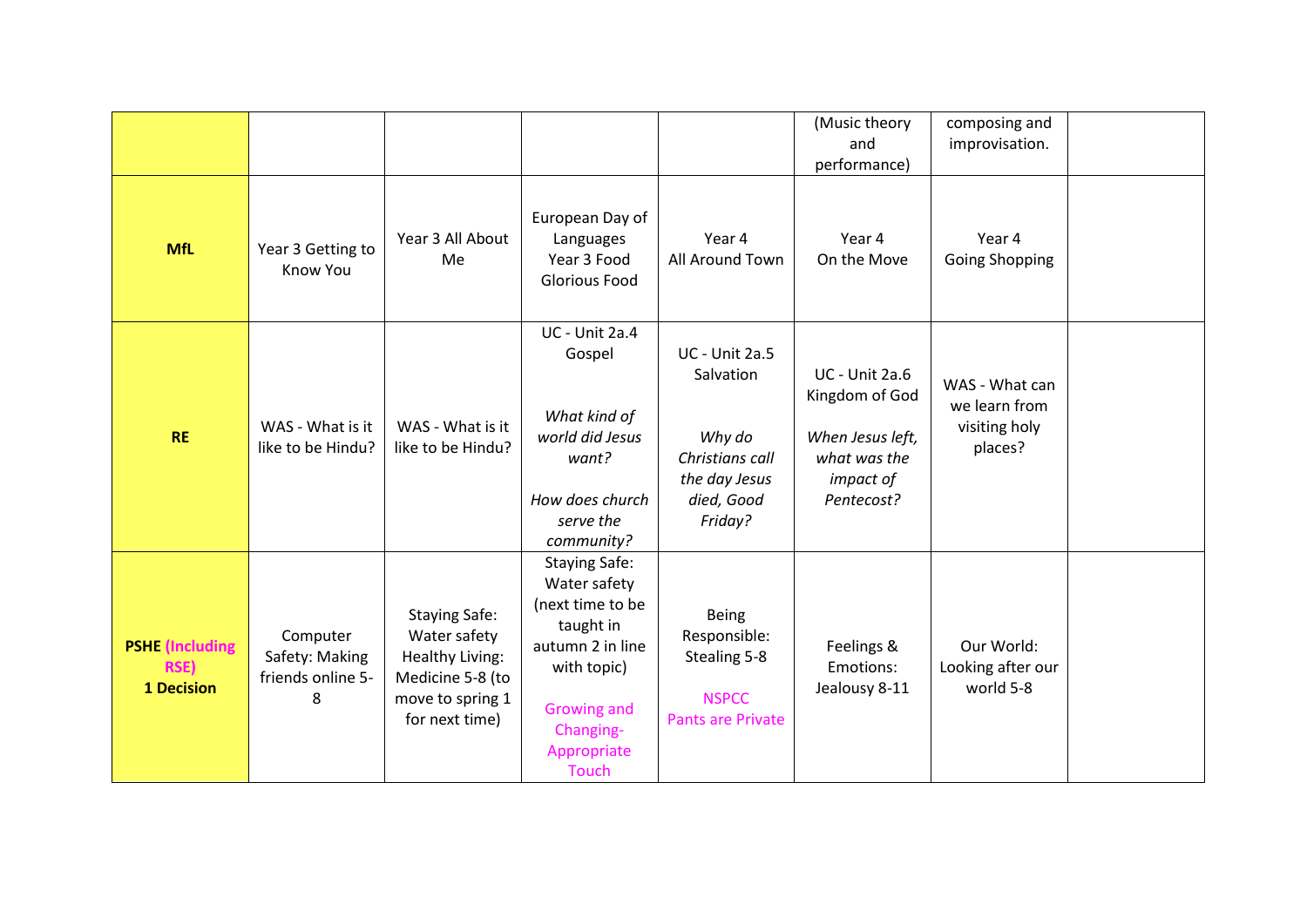|                                                     |                                                                                                                                                                                                                                         |                                                                                                                                                 | & Operation<br><b>Ouch Puberty</b>                                                 |                                                                                            |                                                                                                                                                   |                                                                                                                                                                                                                                 |  |
|-----------------------------------------------------|-----------------------------------------------------------------------------------------------------------------------------------------------------------------------------------------------------------------------------------------|-------------------------------------------------------------------------------------------------------------------------------------------------|------------------------------------------------------------------------------------|--------------------------------------------------------------------------------------------|---------------------------------------------------------------------------------------------------------------------------------------------------|---------------------------------------------------------------------------------------------------------------------------------------------------------------------------------------------------------------------------------|--|
|                                                     |                                                                                                                                                                                                                                         |                                                                                                                                                 | (Y4)                                                                               |                                                                                            |                                                                                                                                                   |                                                                                                                                                                                                                                 |  |
| <b>Healthy bodies</b><br>and minds<br><b>iSPACE</b> | Planet Wellbeing<br><b>Planet Character</b><br><b>Building</b><br><b>School Fruit</b><br>Launch<br><b>World Mental</b><br><b>Health Day</b><br>A Stars Walk to<br><b>School Month</b><br>World mental<br><b>Health Day</b><br>(October) | <b>Planet Happiness</b><br>Planet Heads up<br>Speak Out Stay<br>Safe NSPCC<br>assembly<br>& School Worry<br>Box<br>A Stars Be Bright<br>Be Seen | <b>Planet Physical</b>                                                             | Planet<br>Relationships                                                                    | <b>Planet Diversity</b><br><b>Planet Resilience</b><br>Walk to School<br>Week<br>A Stars ToGo<br><b>NoGo</b><br>A Stars<br><b>Bikeability Fix</b> | Planet Problem<br>solving<br>St John's<br>Ambulance First<br>Aid Fortnight<br>-Summoning<br>Help<br>-Head injuries<br>and helmets<br>-Bites and Stings<br><b>National Sports</b><br>Week<br>A Stars Inter<br><b>School Quiz</b> |  |
| <b>Computing</b>                                    | Unit 4.2 Online safety Lesson 1 and<br>Unit 4.6 Animation (3 lessons)<br>Unit 4.7 Effective Searching (3<br>lessons)                                                                                                                    | $\mathcal{P}$<br>Unit 4.5 Logo (3 lessons)                                                                                                      | Unit 4.2 Online safety Lesson 3                                                    | Unit 4.3 Spreadsheets (5 lessons)<br>Unit 3.9 Presenting with Google<br>Slides (6 lessons) |                                                                                                                                                   | Unit 4.2 Online safety Lesson 4<br>Unit 4.4 Writing for different<br>audience<br>Unit 4.1 Coding                                                                                                                                |  |
| <b>Online Safety</b>                                | Year 3<br>Acceptable use<br>policy and<br>logging in<br>(Health,<br>wellbeing and<br>lifestyle)                                                                                                                                         | Year 3<br>Powerful<br>Passwords<br>(Privacy and<br>Security)                                                                                    | Year 3<br><b>Writing Good</b><br>emails<br>(Relationships<br>and<br>Communication) | Year 3<br>Digital<br>friendships<br>(Online<br>reputation)                                 | Year <sub>3</sub><br>Avatars<br>(Self-image and<br>identity)                                                                                      | Year 3<br>Using<br>autocomplete<br>(Managing<br>information<br>online)                                                                                                                                                          |  |